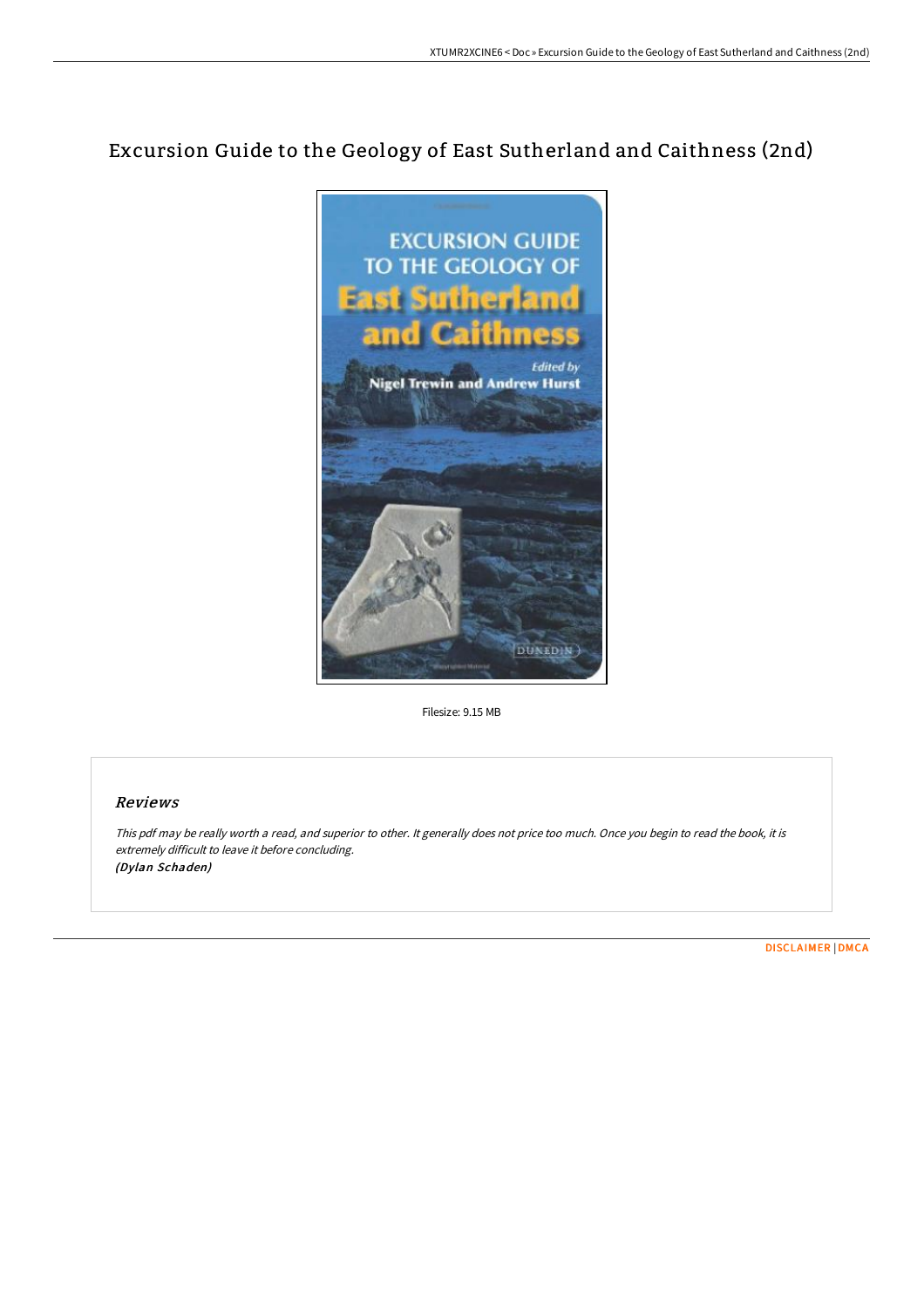### EXCURSION GUIDE TO THE GEOLOGY OF EAST SUTHERLAND AND CAITHNESS (2ND)



Dunedin Academic Press. Paperback. Book Condition: new. BRAND NEW, Excursion Guide to the Geology of East Sutherland and Caithness (2nd), Nigel Trewin, Andrew Hurst, This book provides an overview of the geology of Scotland's East Sutherland and Caithness regions, and includes guides to geological excursions. This area contains many excellent localities that are popular for instructional field courses and recreational visits to view the geology and to collect fossils. The area is also popular with the oil industry as an onshore analogue for several offshore oilfield reservoirs. Excursions to the Devonian Old Red Sandstone of Caithness cover the major features of the Caithness Flagstones from the marginal unconformities, through fluvial, Aeolian, and playa deposits, to the deep lake laminites with world famous fossil fish faunas. In the Golspie-Brora-Helmsdale area, the Jurassic succession adjacent to the Helmsdale Fault is demonstrated, particularly the famous Helmsdale Boulder beds deposited beside an active submarine fault scarp. A further attraction is the opportunity to pan for gold at Kildonan. This guide, which updates the 1993 edition, is copiously illustrated with color photographs and diagrams.

 $\textcolor{red}{\textcolor{blue}{\boldsymbol{\mathsf{D}}}}$ Read Excursion Guide to the Geology of East [Sutherland](http://albedo.media/excursion-guide-to-the-geology-of-east-sutherlan.html) and Caithness (2nd) Online B Download PDF Excursion Guide to the Geology of East [Sutherland](http://albedo.media/excursion-guide-to-the-geology-of-east-sutherlan.html) and Caithness (2nd)